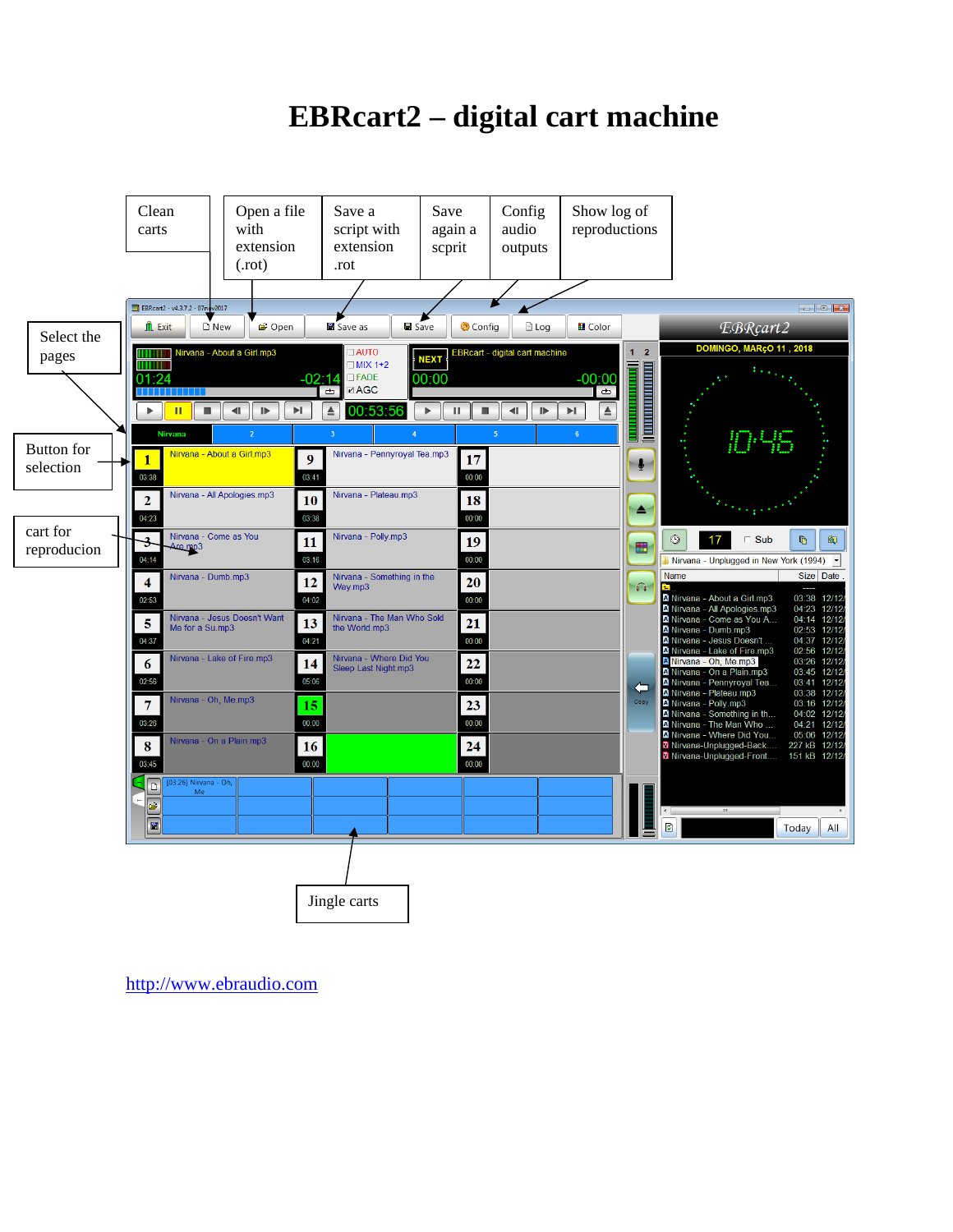# **Instructions:**

1) At start the software show a screen with the time remaining for trial. For trial click Continue or click Register to buy.

| <b>EBRcart2 - shareware</b>                          |                                |          |  |
|------------------------------------------------------|--------------------------------|----------|--|
| Language                                             |                                |          |  |
| <b>Version shareware</b><br>Time to trial is 30 days |                                |          |  |
| Change the language $\Rightarrow$                    | <b>LANGUAGE</b>                |          |  |
| Days remaining: 29                                   |                                |          |  |
|                                                      |                                |          |  |
| Continue                                             | <u>R</u> egister               | Exit     |  |
|                                                      |                                |          |  |
|                                                      |                                |          |  |
|                                                      |                                |          |  |
| 1. To buy click                                      | <b>BUY</b>                     |          |  |
|                                                      |                                |          |  |
| 2. To REGISTER inform:                               |                                |          |  |
| Your e-mail address:                                 |                                |          |  |
|                                                      |                                |          |  |
| The serial number received:                          |                                |          |  |
|                                                      |                                | Begister |  |
|                                                      | EBRaudio - suport@ebraudio.com |          |  |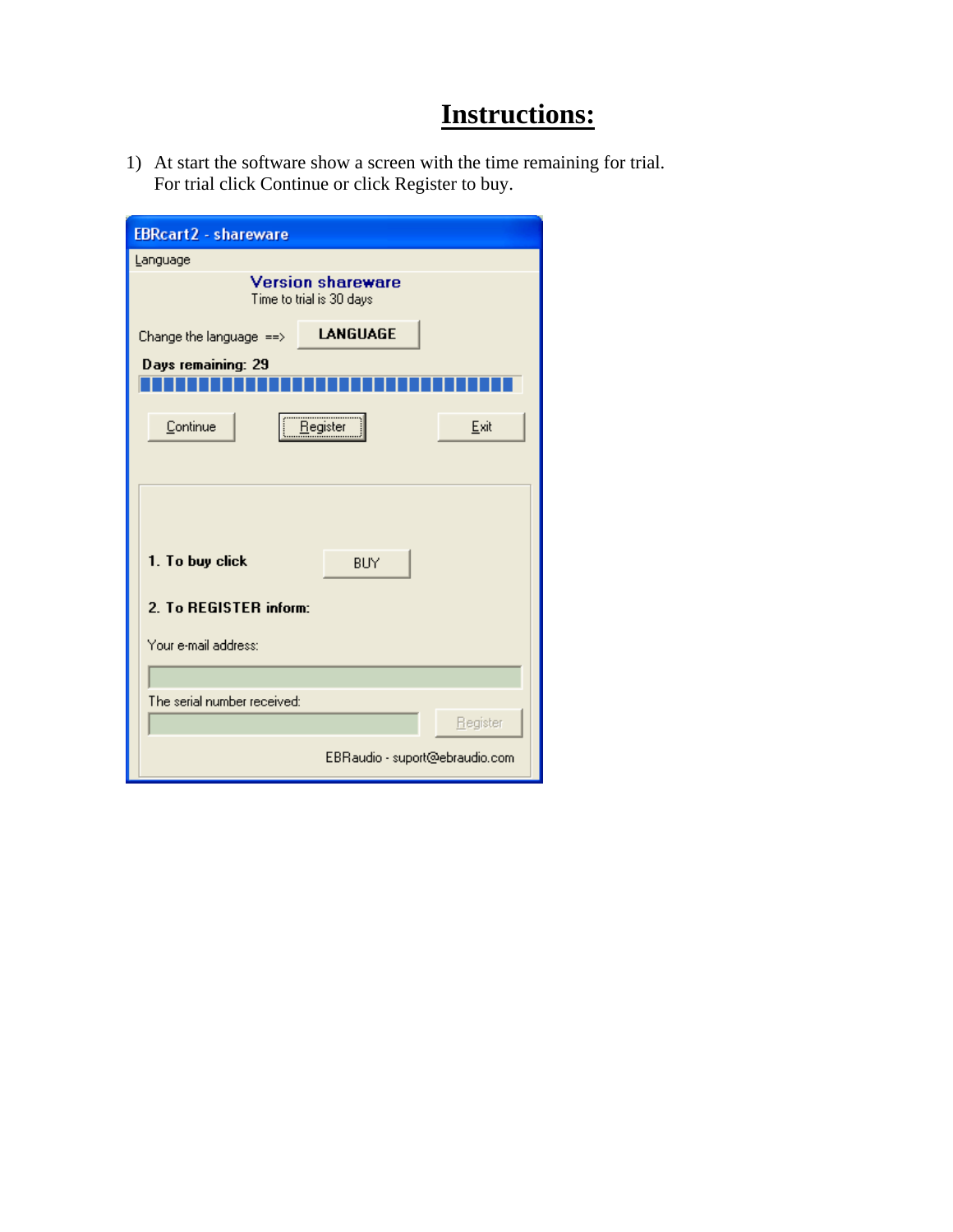| <b>EBRcart2</b> - configurations                     | $\begin{array}{c c c c c c} \hline \multicolumn{3}{c }{\mathbf{C}} & \multicolumn{3}{c }{\mathbf{C}} & \multicolumn{3}{c }{\mathbf{X}} \end{array}$ |  |  |  |
|------------------------------------------------------|-----------------------------------------------------------------------------------------------------------------------------------------------------|--|--|--|
| Language                                             |                                                                                                                                                     |  |  |  |
| <b>AUDIO CARDS</b>                                   |                                                                                                                                                     |  |  |  |
| Channel 1: Alto-falantes (VIA High Definition Audio) |                                                                                                                                                     |  |  |  |
| Channel 2: Alto-falantes (VIA High Definition Audio) |                                                                                                                                                     |  |  |  |
| Channel 3: Alto-falantes (VIA High Definition Audio) |                                                                                                                                                     |  |  |  |
| Cue: Alto-falantes (VIA High Definition Audio)       |                                                                                                                                                     |  |  |  |
| <b>FILES</b>                                         |                                                                                                                                                     |  |  |  |
| $\triangledown$ Directory to record log file:        |                                                                                                                                                     |  |  |  |
| Ê<br>c:\temp                                         |                                                                                                                                                     |  |  |  |
| <b>Directory for scripts:</b>                        |                                                                                                                                                     |  |  |  |
| c:\temp\                                             | Ê                                                                                                                                                   |  |  |  |
| <b>FADES</b>                                         | <b>INTERFACE</b>                                                                                                                                    |  |  |  |
| Fade-in time 4000 ms                                 | <b>Buttons with letters</b>                                                                                                                         |  |  |  |
| Fade-out time 4000 ms                                | <b>Buttons with function keys</b><br>Trigger by serial port (CTS)                                                                                   |  |  |  |
| Fade-to-talk time 2000 ms                            | $\triangledown$ clock - format 24 hours                                                                                                             |  |  |  |
|                                                      | Stop at blank cart                                                                                                                                  |  |  |  |
| <b>COLORS</b>                                        | $\triangledown$ MIX 1+2 = fadeout 1 when play 2                                                                                                     |  |  |  |
| <b>Background</b><br><b>FONT</b>                     | Use mp3 TAG to name carts                                                                                                                           |  |  |  |
| Font                                                 | X Cancel<br>⁄ 0K                                                                                                                                    |  |  |  |
|                                                      |                                                                                                                                                     |  |  |  |

#### **2) In the first time, you need inform the configuration for channels and cue:**

**2.1 – Language:** click to to change the language. Select a file with extension ".lng". If your language doesn't exist, create one editing the file named "english.lng" with Notepad editor and translating it. This file is located at "C:\Program Files (x86)\EBRaudio\EBRcart2\"

**2.2 – AUDIO CARDS**: you may have 3 channels for reproduction and one for cue;

#### **2.3 – FILES:**

- **directory to record log file**: select a directory to record information about played audios.
- **Directory to scripts**: select a directory where you saved your scripts.

#### **2.4 – FADES:**

- **Fade-in time:** time of fade in an audio when FADE is checked;
- Fade-out time: time of fade out an audio when FADE is checked;
- **Fade to talk time:** time to fade audios on channel 1 and 2 and use microphone or repeat.

#### **2.5 – INTERFACE:** hotkeys and trigger

- **Buttons with letters:** hotkeys with alphabetic key (A…X);
- **Buttons with function keys:** label buttons with F1…F12 and numeric key
- -

-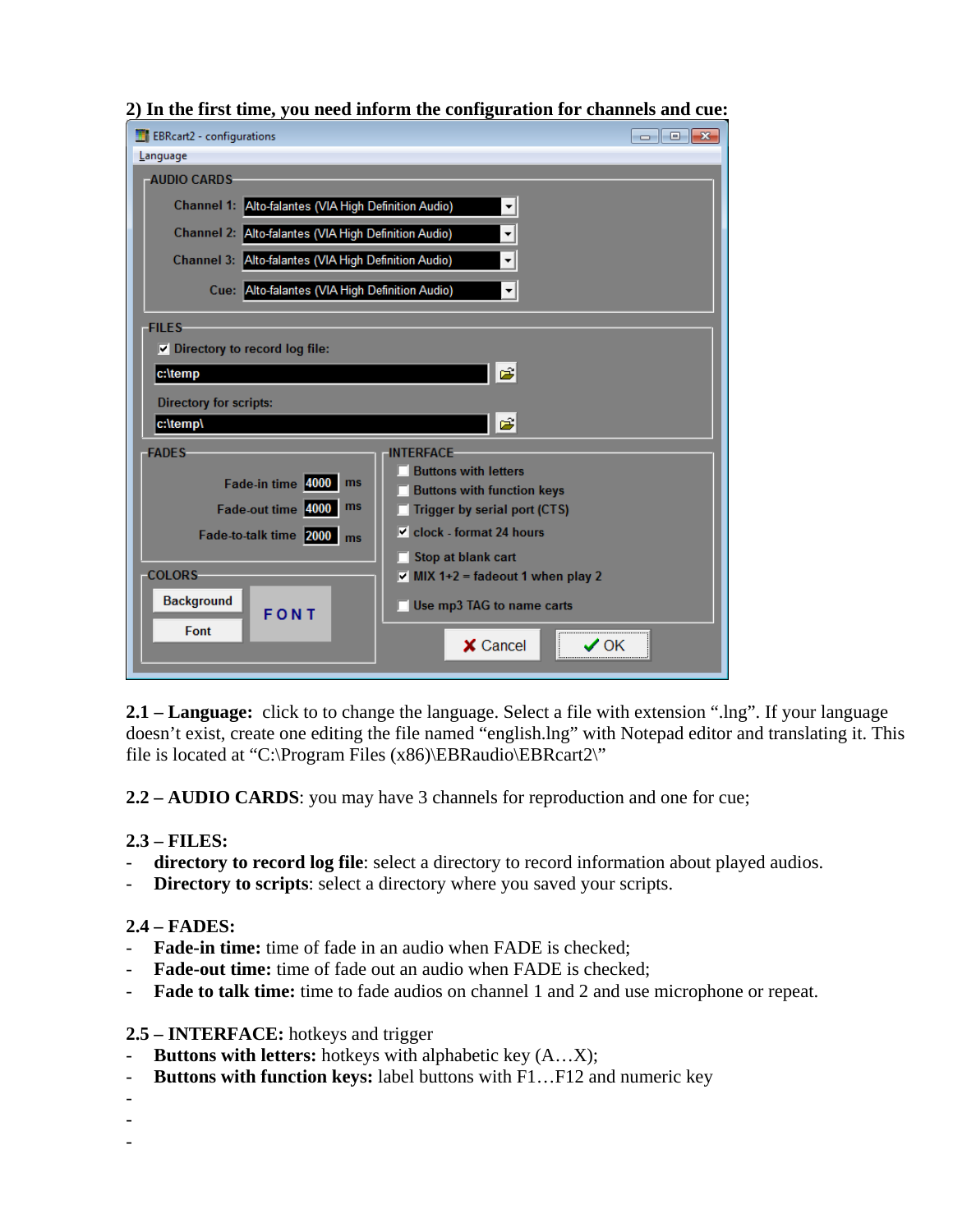- **SERIAL DB-9 FEMALE PORT** РC  $\frac{1}{2}$ 100 nF pushbutton AUDIO CONSOLE<br>- contact closed = press space key over a cart
- **Trigger by serial port (CTS):** trigger by serial (see interface)

- **Clock format 24 hours:** display time AM/PM or 24 hours format;
- **Stop at blank cart:** in AUTO mode, stop when find a blank cart;
- **Mix 1+2 = fadeout 1 when play 2:** for mixing two audios;
- **Use mp3 TAG to name carts:** don't use file name on carts;

## **3) MENU**

EBRcart has 6 pages (1,2,3,4,5,6) with 24 carts each one.



You may create and save infinite pages, called script files with extesion .ROT.



#### **Exit -**

**New –** clear selected page

**Open** – open a script file and load in the selected page;

**Save as –** save a script file and with a name with extension ROT;

**Save - –** save again a script file with the same name.



**Config -** configurations **Log –** see log files; **Color –** load default colors;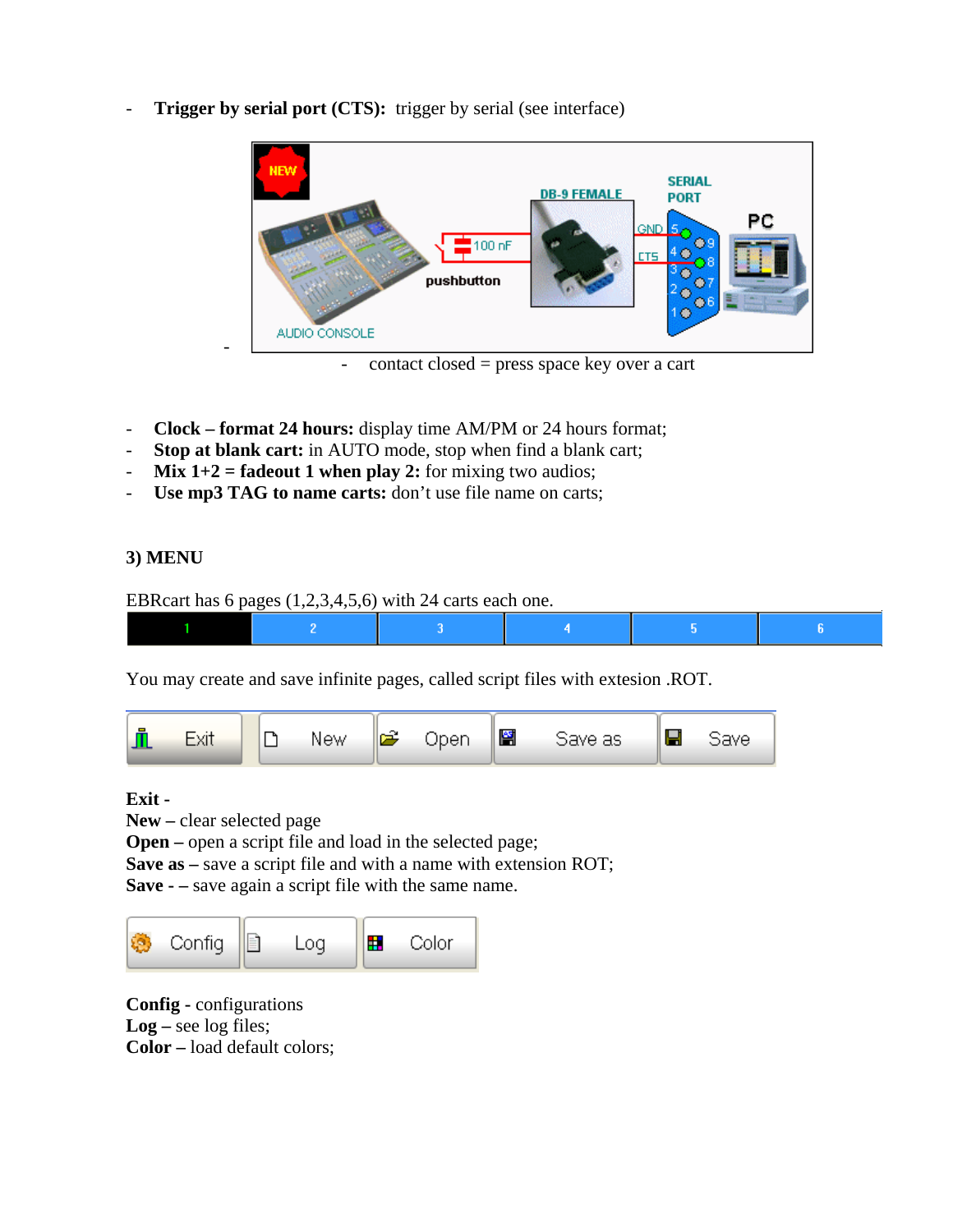

**EBRcart2 –** click over this image to show version and little help.

| <b>EBRcart2</b>                                                          | - 0 X                                                                                                      |
|--------------------------------------------------------------------------|------------------------------------------------------------------------------------------------------------|
| GDP<br>$((q_i))$<br>qudio<br><b>Broadcast Software</b>                   | Autor: Edgar B. Rosa.<br>Email: suport@ebraudio.com<br>Version: v4.3.7.2 - 07nov2017<br>Patent nº: 08557-5 |
| Help:                                                                    |                                                                                                            |
| PLAY/STOP: space bar, left click, F1F12, 09 or keys AP                   |                                                                                                            |
| CHANNEL 1:<br>PAUSE: key Z<br>FADE : key X<br>STOP : key S               |                                                                                                            |
| CHANNEL 2:<br>PAUSE: key <<br>FADE : key ><br>STOP : key :               |                                                                                                            |
| TALK: key T                                                              |                                                                                                            |
| COPY FILES: key ENTER<br>RENAME/DELETE FILE: right click over file name; |                                                                                                            |
| Registered to: radiobrewster@yahoo.com                                   |                                                                                                            |
| http://www.ebraudio.com                                                  | ΩK                                                                                                         |

#### **4) DISPLAY AND CONTROLS**



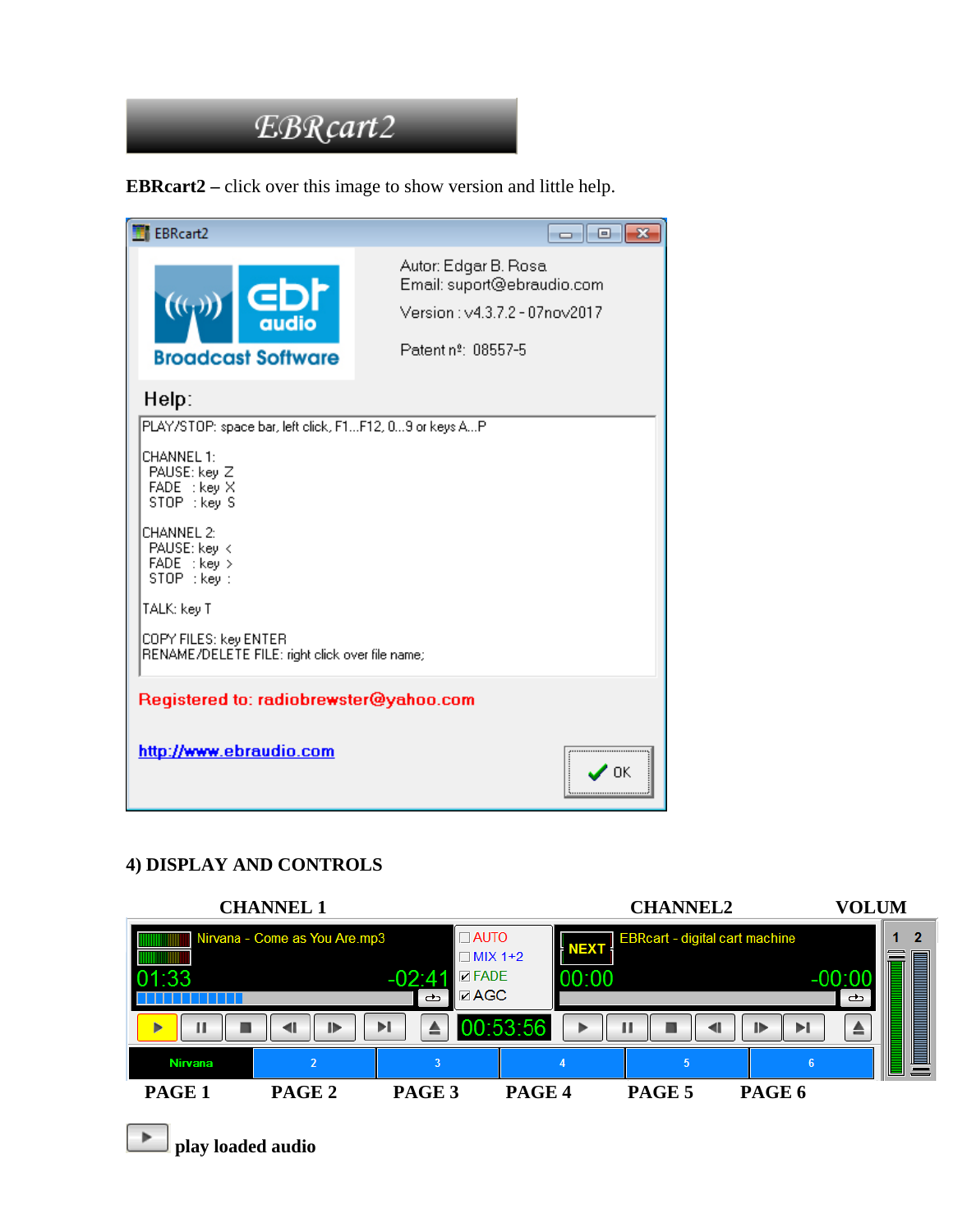$\mathbf{H}$ pause. Resume this point. ш stop. Restart from beginning.  $\blacksquare$ back 5 seconds. ⊮ forward 5 seconds ы play next audio eject loaded audio ₾ repeat.

**NEXT** 

when MIX  $1 + 2$  is not selected if you try play other audio, the second audio stay in wait mode.

progress bar . Click to alter position of reproduction.

00:53:56

total time of audios in the page



- AUTO: automatic play of next audio;
- **MIX 1 + 2:** allow play two audios at the same time;
- **FADE:** when you pres STOP, reproduction is finished with fadeout ( time is configured)
- **AGC:** run like an audio expander

## **AGC parameters:**

The parameters to adjust it are located at C:\Users\All Users\EBRcart2\ebrcart2.ini

[AGC] Target=0,75 Quiet=0,02  $Rate=0,02$ gain=1 Delay= $0,5$ 

Target = Target volume level  $[0<...1]$  linear Quiet = Quiet volume level  $[0...1]$  linear Rate = Amplification adjustment rate  $[0...1]$  linear Gain = Amplification level  $[0..1..n]$  linear Delay = Delay in seconds before increasing level  $[0...n]$  linear

default: Target: 0,75; Quiet: 0,02; Rate: 0,02; Gain: 1; Delay: 0,5;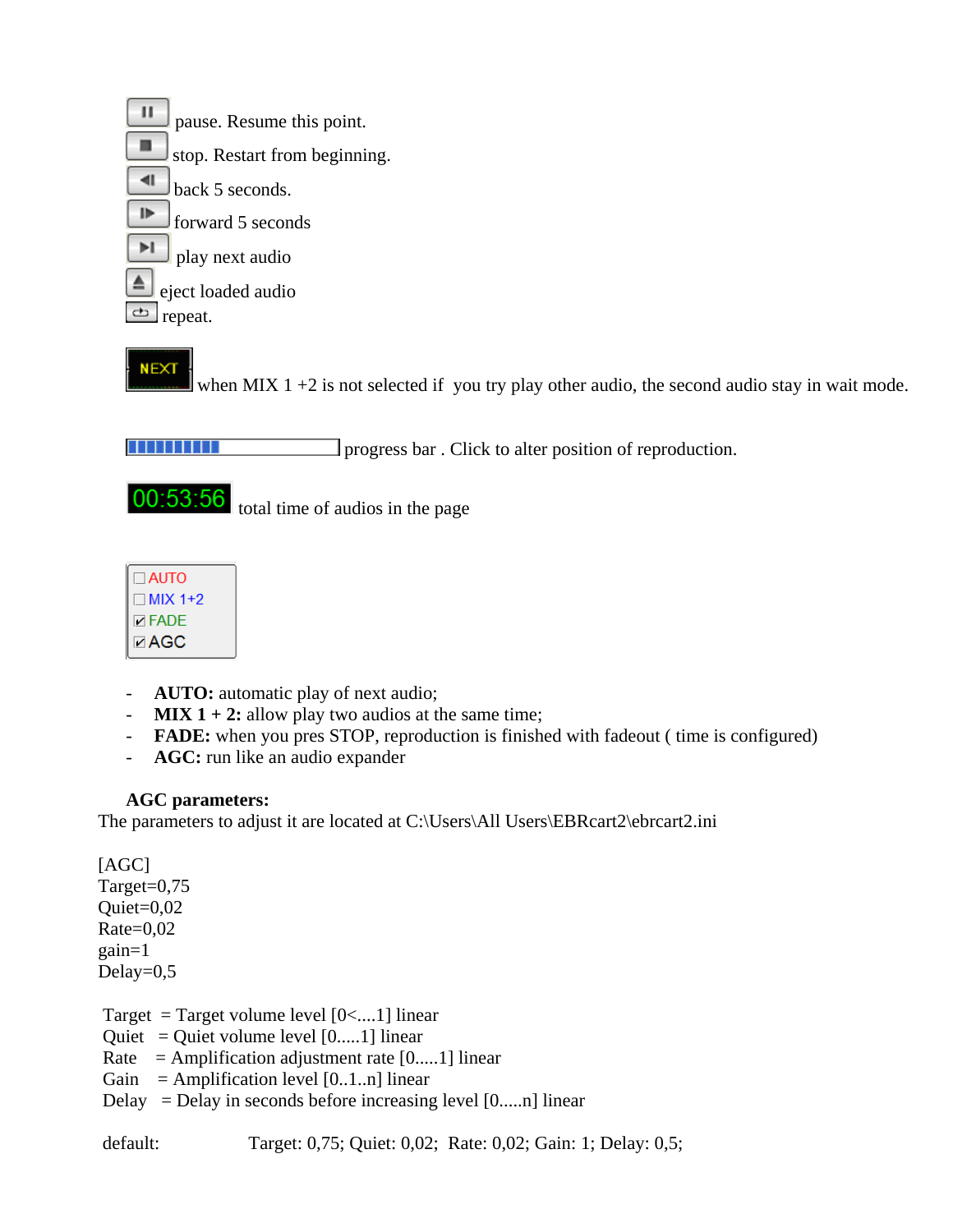Other example of configurations:

Preset Hard: Target: 0,98; Quiet: 0,04; Rate: 0,02; Gain: 2; Delay: 0,2; Preset\_Medium: Target: 0,94; Quiet: 0,03; Rate: 0,01; Gain: 1; Delay: 0,35; Preset Soft: Target: 0,92; Quiet: 0,02; Rate: 0,01; Gain: 1; Delay: 0,5;

The default value was the best I can get, but you try another values modifying the EBRCART2.INI and starting again the software.

The software is adjusted to run like an expander, so you can disable it just unchecking the AGC before classical music or playing audios with low level.

#### **Playing an audio in background (BG)**

- During audio playback on channel 1, press REPEAT (disable AUTO, MIX 1 +2).

- When you press other button to play other audio, this audio is loaded on channel 2 and the volum of channel 1 is fade out to predefined level (you can change this level, in the next time the new level will be remembered). Time to fade is configurated (*fade to talk time*).

- At the end of audio in channel 2, the volum of channel 1 return to normal.



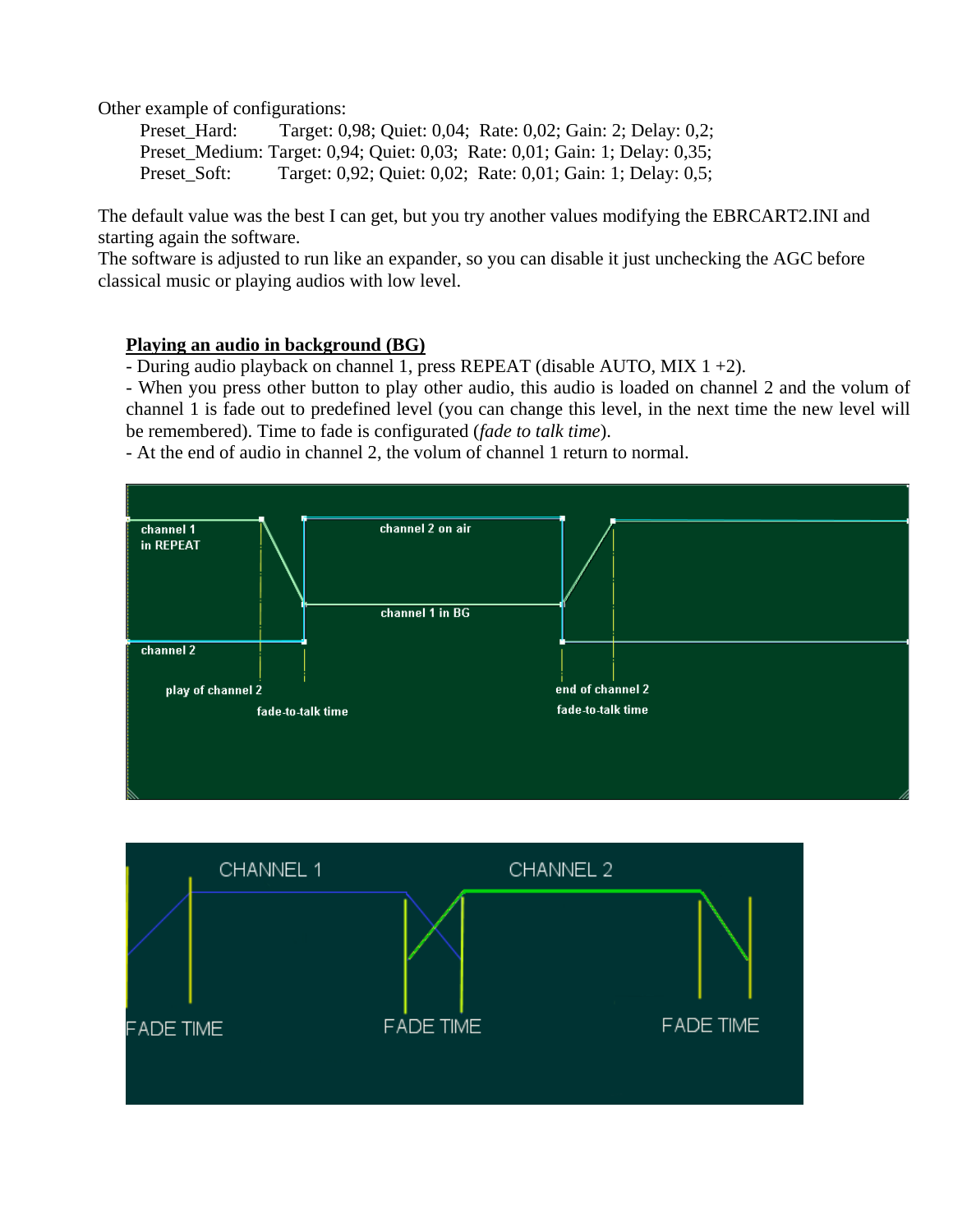# **5) CARTS**

Each cart is divided in 3 parts:

- a) an identification by number (1…24), letters (A…X) or functions keys (F1 …F12);
- b) area for filename;
- c) duration of audio/video;

| l<br>03:38 | Nirvana - About a Girl.mp3       | $\leftarrow$ red = playing                 |
|------------|----------------------------------|--------------------------------------------|
| 04:23      | Nirvana - All Apologies.mp3      | $\leftarrow$ yellow = paused               |
| 3<br>04:14 | Nirvana - Come as You<br>Are.mp3 | $\leftarrow$ gray or other color = stopped |

The carts can be coloured.

To select color for cart, right-click the number and select a color.

| Cor                             |                                       |  |  |
|---------------------------------|---------------------------------------|--|--|
| Cores básicas:                  |                                       |  |  |
|                                 |                                       |  |  |
|                                 |                                       |  |  |
|                                 |                                       |  |  |
|                                 |                                       |  |  |
|                                 |                                       |  |  |
|                                 |                                       |  |  |
| Cores personalizadas:           |                                       |  |  |
| п<br>- 1<br>▜▐▇<br>۹T           | Matiz: 124 Vermelho: 136              |  |  |
| <b>a</b> 1<br>٠<br>- 1          | Sat.: 145<br>Verde: $217$             |  |  |
| Definir cores personalizadas >> | Cor  Sólida<br>Azul: 225<br>Lum.: 170 |  |  |
| 0K<br>Cancelar                  | Adicionar às cores personalizadas     |  |  |

Or left-click the number and click the button .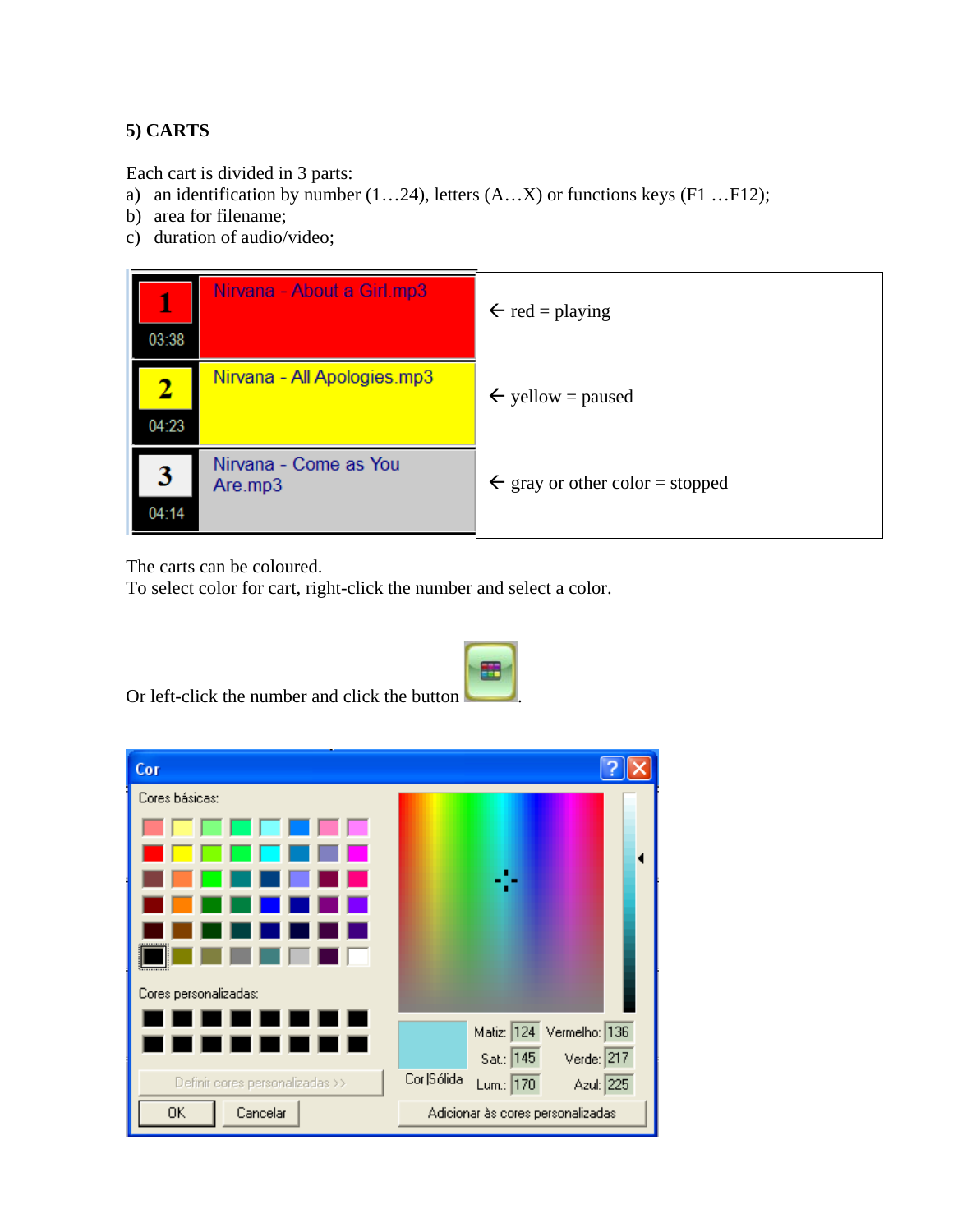#### **Volum controls**



 **adjust volum level for channel 1 and 2** 

#### **MIC button**



 **Press to fade volum of channels 1 and 2.** 

**If you adjust volum controls after press this button, in the next time you use this control, your adjust will be remembered.** 



 **EJECT - left-click on identification of cart (it turn GREEN) and click this button to clean a cart. Right click on duration has the same effect;** 



**COLOR - left-click on identification of cart (it turn GREEN) and click this button to color a cart. Right click on identification has the same effect;**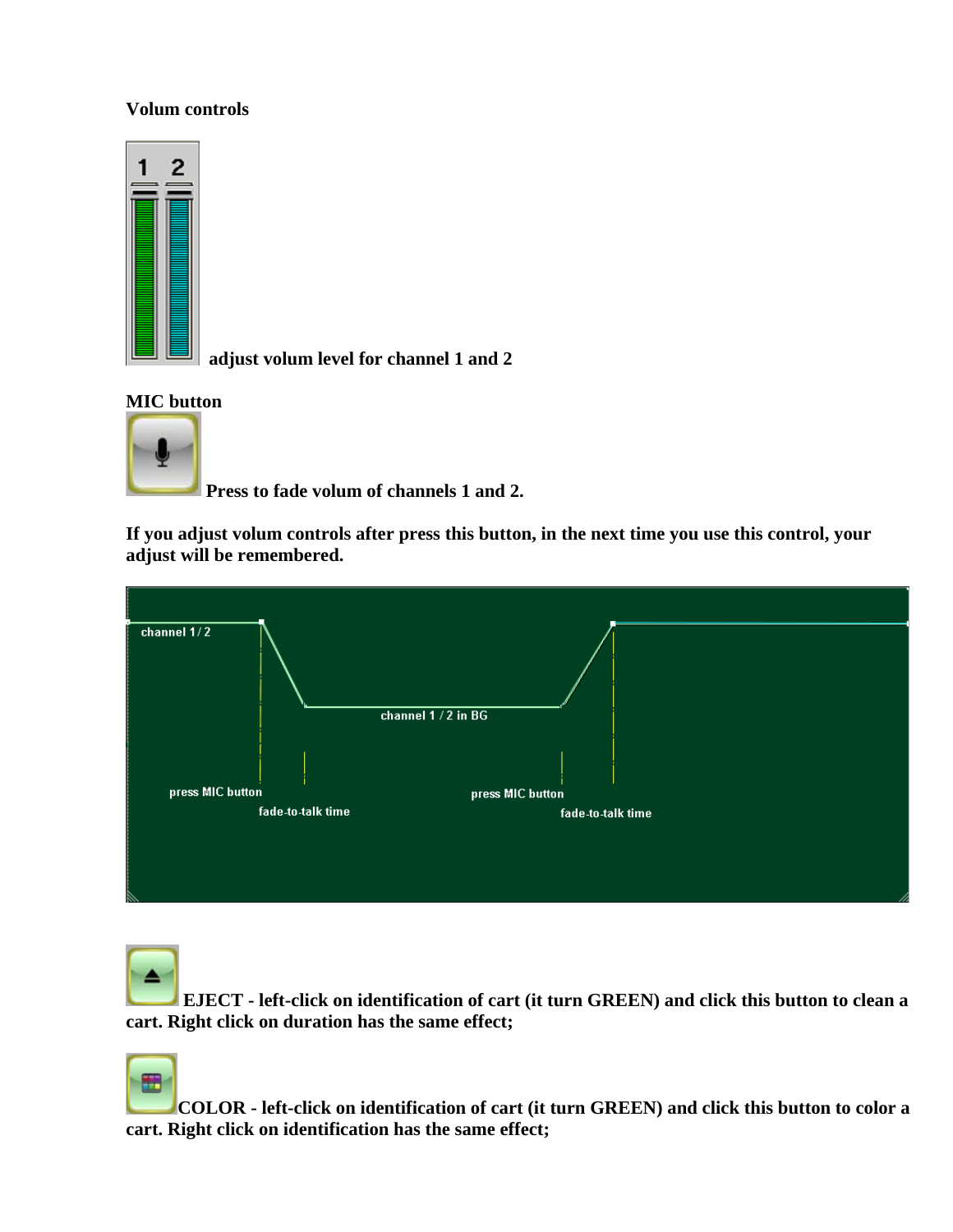

a) **cue a cart:** click the button CUE and select the audio to play clicking over the number of button:



window for cue reproduction

#### b) **cue an audio on filelist:**

Click the button CUE and click over the filename on filelist:



#### **c) cue an audio on jingle carts**

Click the button CUE and click the jingle cart:

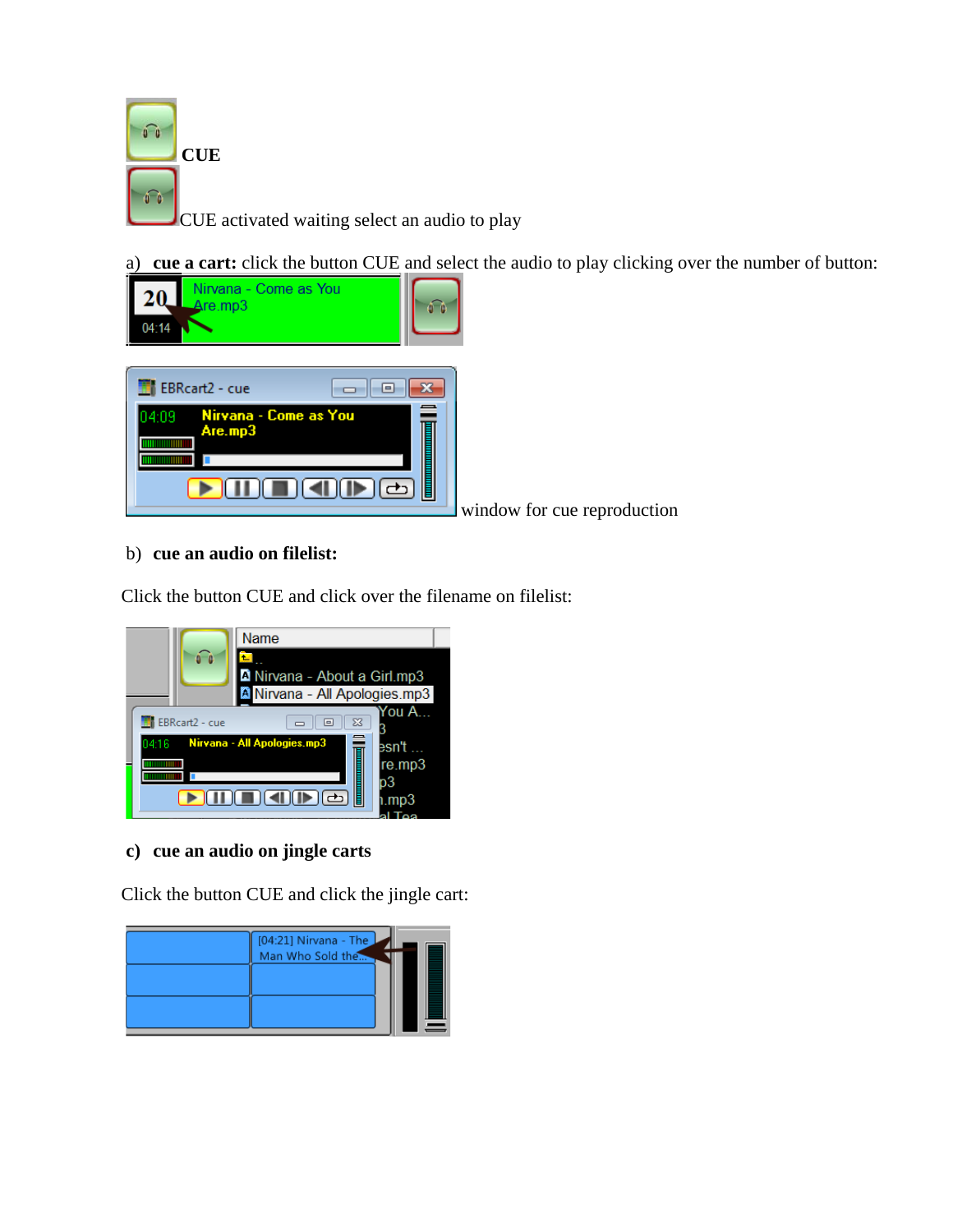## **6) REMINDERS/COMMUNICATIONS AND JINGLE CARTS**



Clicking the tab "T" will be showed an area to digit reminders or message to other monitor plugged in the same video-card using y-cable.

| . . |      |  |  | $[04:21]$ Nirvana - The<br>Man Who Sold the |     |
|-----|------|--|--|---------------------------------------------|-----|
|     | EH I |  |  |                                             | $-$ |

Clicking the tab "J" will be showed an area to play jingles or another audios on channel 3.

Drag and drop the audio from filelist using right button of mouse.

You can copy audio to/from carts using right button of mouse. The audios are not moved, just copied.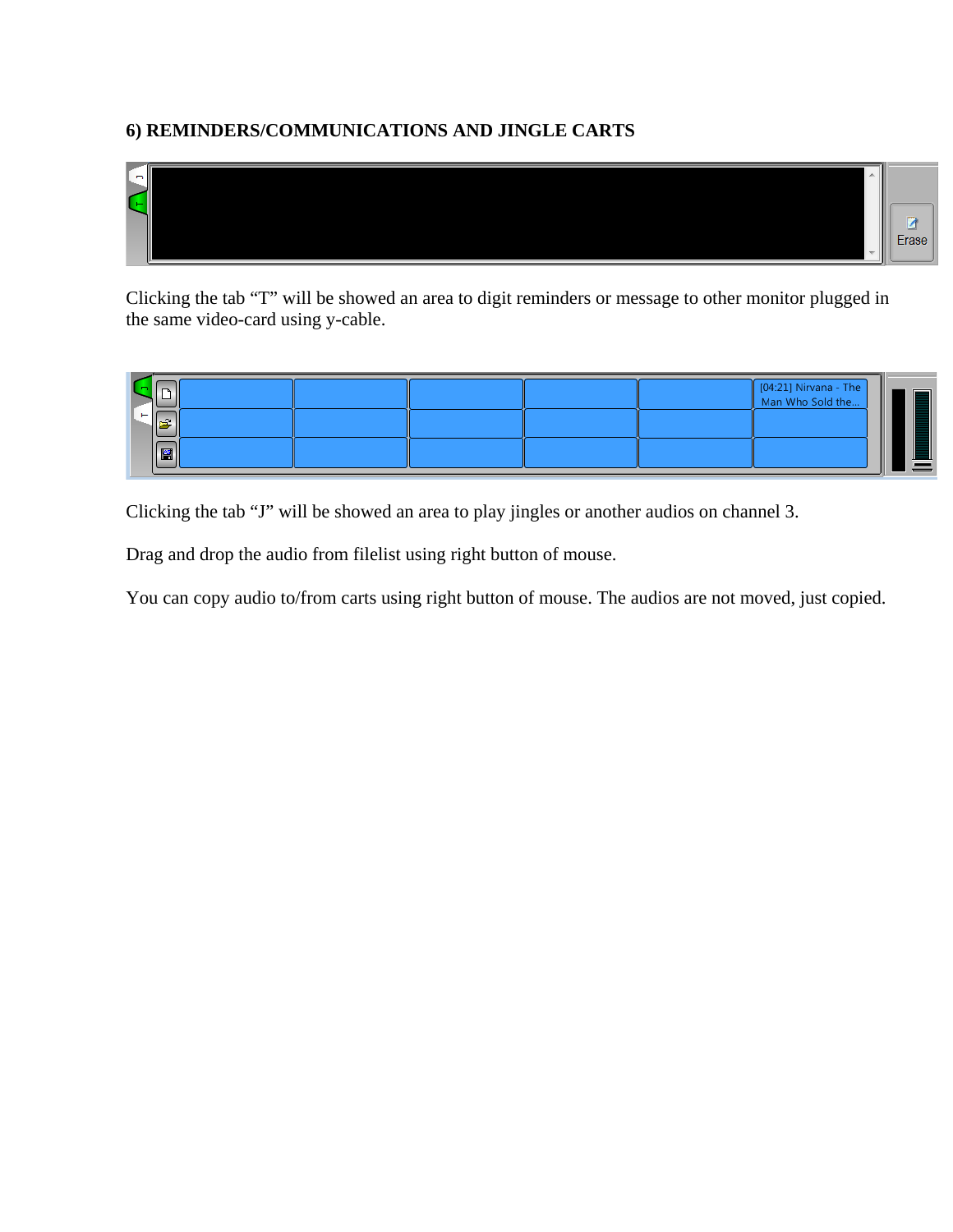#### **7) How search and select audio files:**



⊕

Show or hide clock

22

counter of files



show scripts files



 $=$  refresh the files list;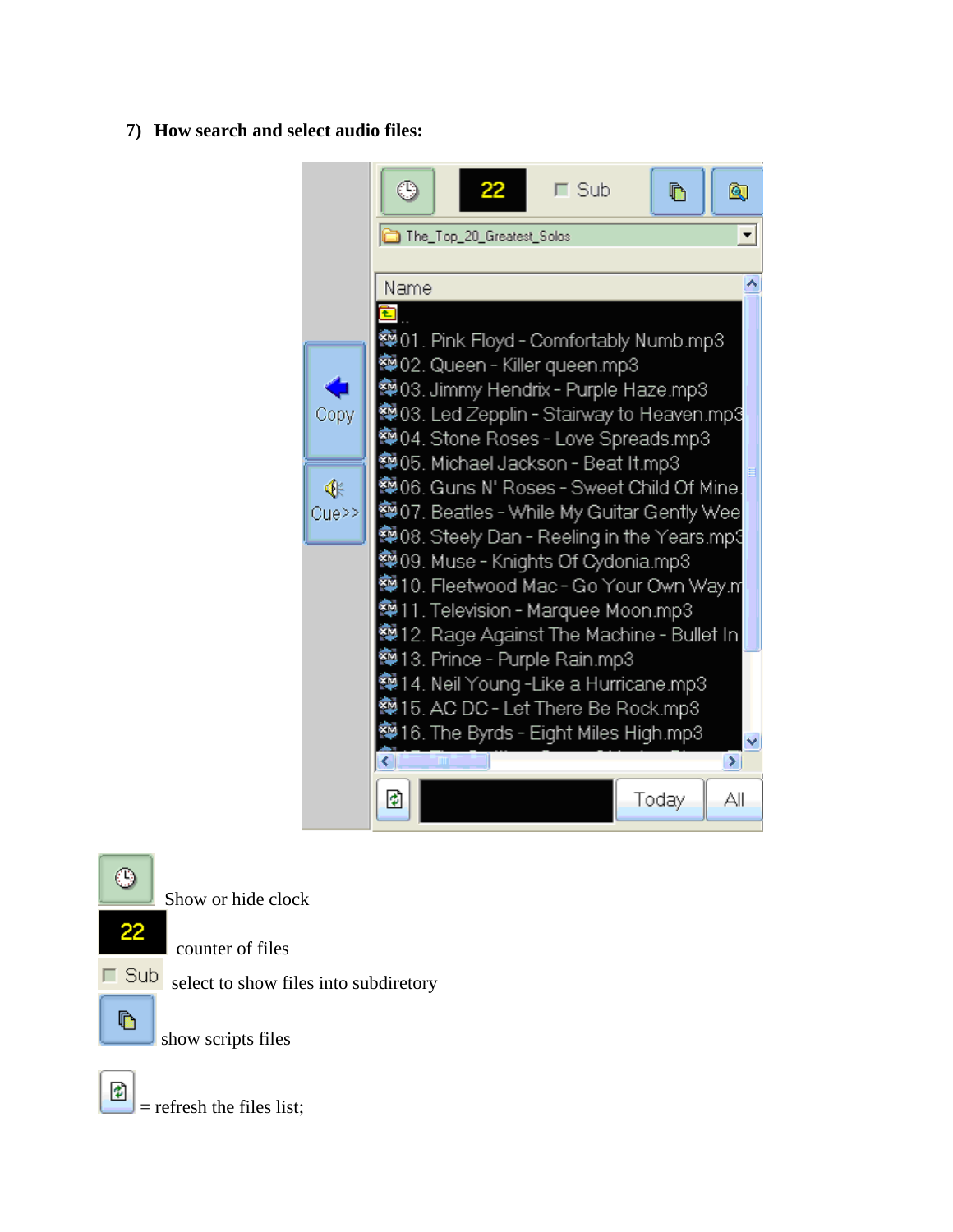= write the part of filename to seek

#### Today

 $=$  use to select files with names in the format "mmdd – description.mp3" where mmdd is equal month and day.

For example:  $1022 - descriptionmp3 = news created at october, 22$ .

ΑIΙ = show all files

#### **8) Loading carts**

The carts are divided in 6 pages, selecte one of them clicking the buttons:

The page 1 is the initial selection. All of the cart on the screen are belonging this page.



#### a) Copying a file: method drag and drop

Select one file at the list and drag it to the cart and drop it;

One cart can be moved to other, right-click over cart and click on new cart.

#### b) Copying files:

a. click the numeric button of the first cart to be load. The numeric button will be GREEN;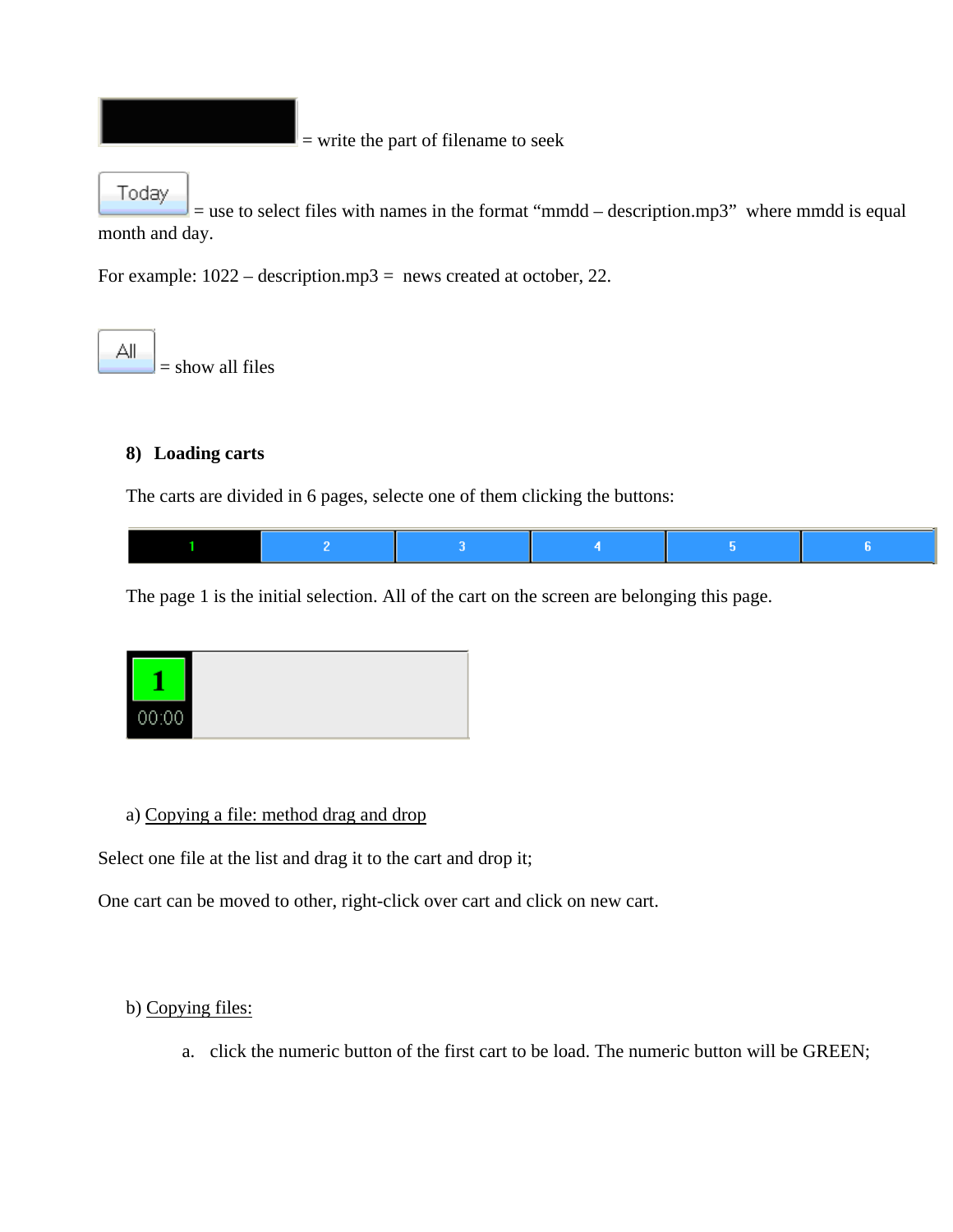



- b. select the audio files to be copied and click the button
- c. all the select files will be copied to the carts;

#### **9) Reproduction (play)**

Method 1: - left click the cart for reproduction.

Method 2: - move the mouse on the cart. The cart will be LIGHT YELLOW, press the space bar to play the audio.



Method 3: - if "buttons with letters" is selected, the numeric buttons will be replaced by letters A to X. Press this letters to play the audios.

Method  $4 - if$  "buttons with function keys" is selected, the numeric buttons will be replaced by F1 to F12 and 0 to 9. Press this keys to play the audios.

The cart will be red:



**Controls:** 

| <b>DAUTO<br/>DMIX 1+2<br/>DEAGC<br/>DAGC</b> |  |
|----------------------------------------------|--|

 $\Box$  MIX1+2 = only one file will be played each one, avoiding erroneous mix.

 $\boxed{2}$  MIX1+2 = allow play two audios at same time;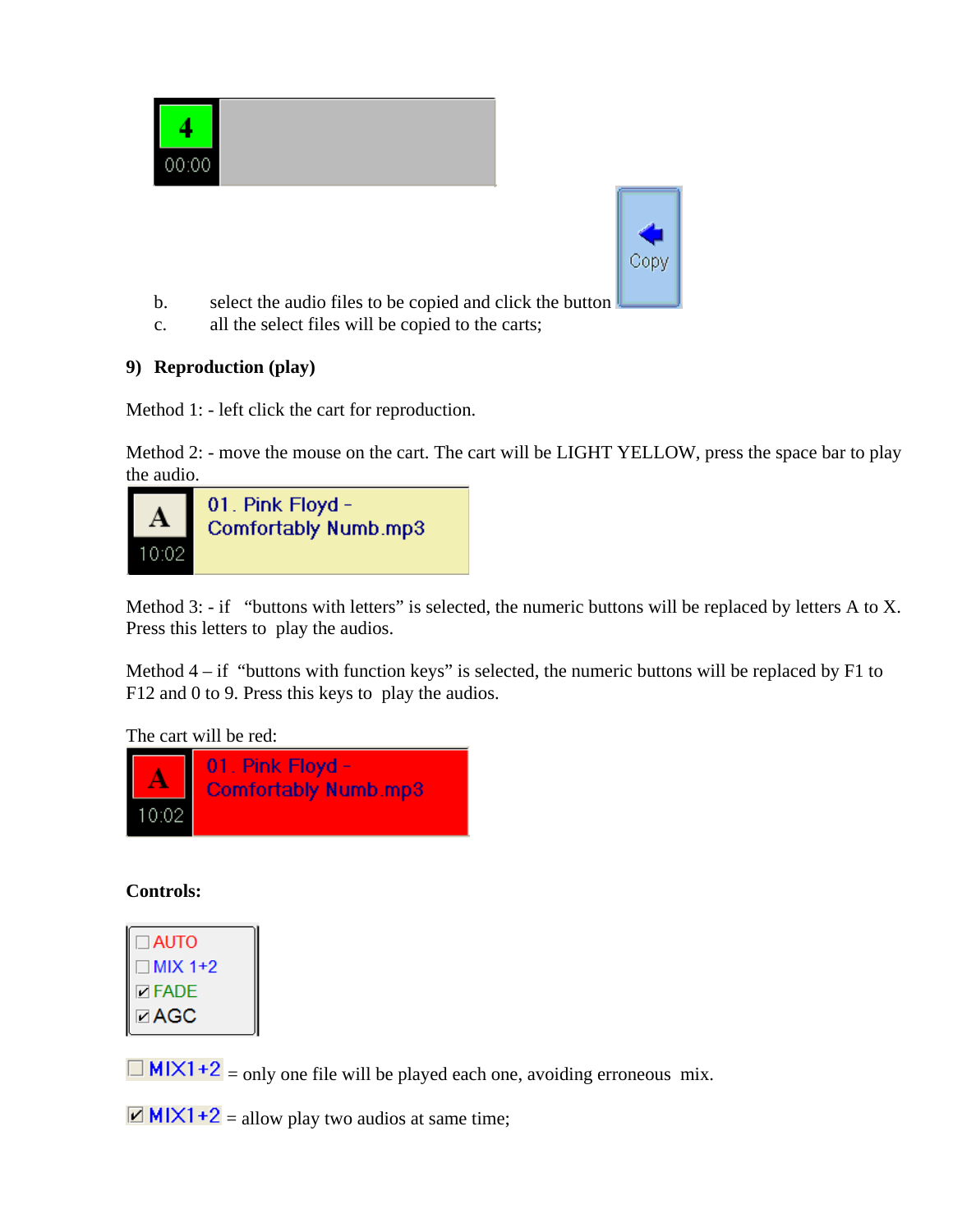(MANUAL) : after play one audio, the next cart will be selected e only will be played when the user click the mouse ou press the space bar.

 $\overline{\text{AUTO}}$  (AUTOMATIC): after play one audio, the next cart will be played.

# **10) REPRODUCTION WINDOWS**

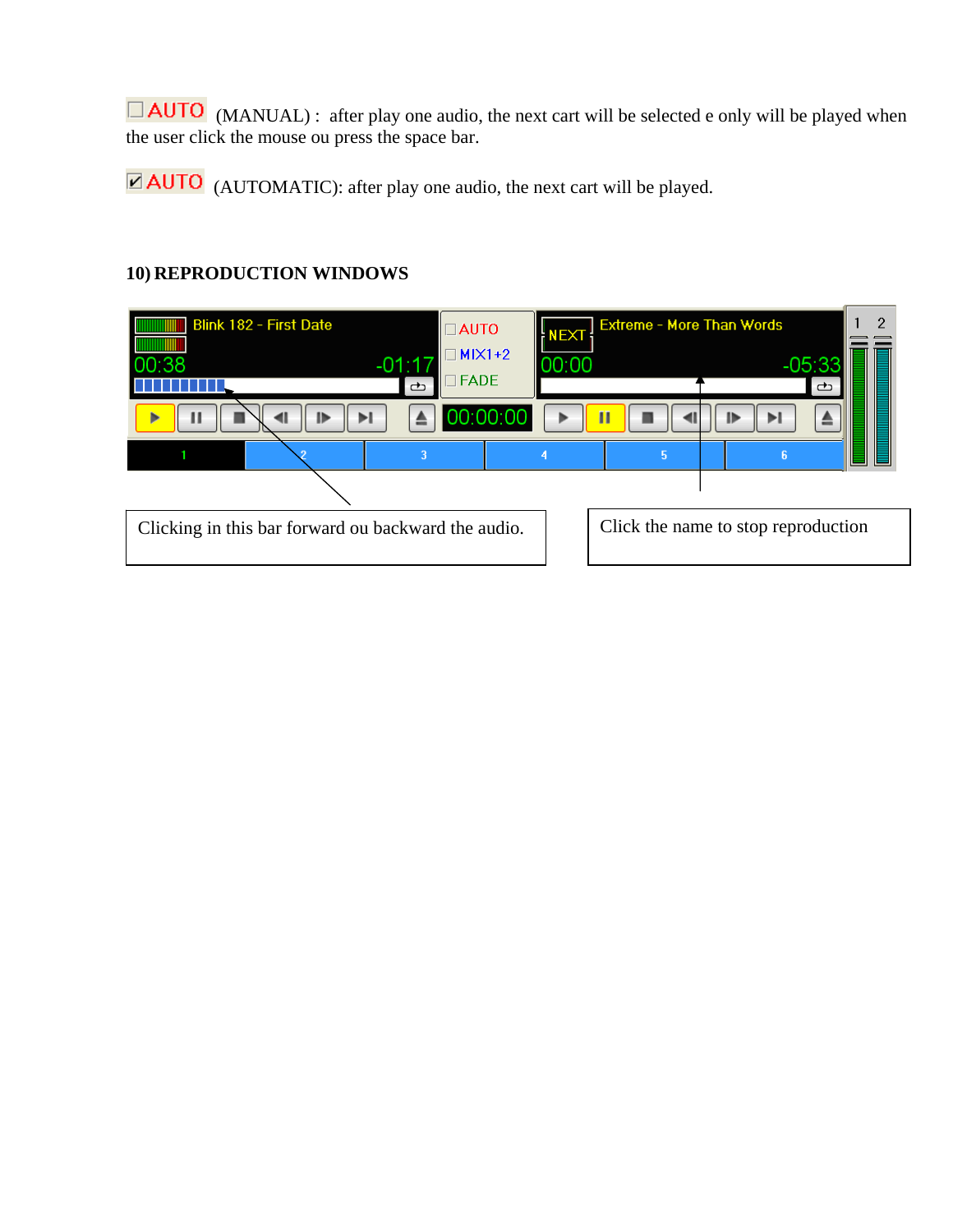#### **PLAYING VIDEO CLIPS**



This windows is displayed over the main window.

# **ACTIVATING A SECOND MONITOR**

Configure to playback video through a dedicated Video Out connection (using or not a dedicated separate Video card) instead of on the PC monitor.

In television application, any images being output from EBRcart can go to a switcher and then over the air.

- 1 plug the second monitor in the VGA or Svideo port of your computer;
- 2 right click over desktop, and click "Properties";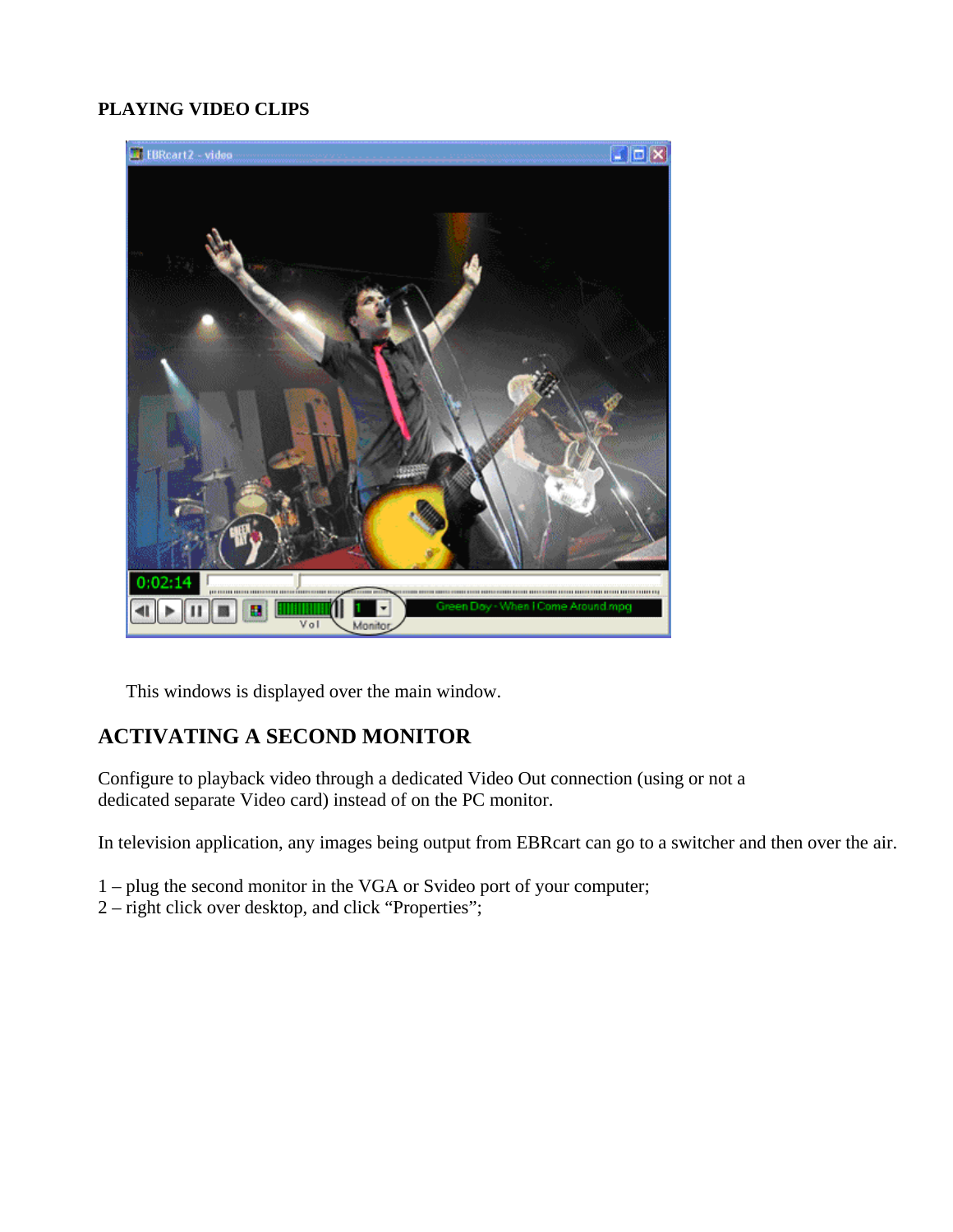

2 – click number 2 (secondary display) e check "Extend my windows ..." and click OK.

| <b>Display Properties</b>                                                                      |
|------------------------------------------------------------------------------------------------|
| Settings<br>Desktop Screen Saver Appearance<br><b>Themes</b>                                   |
| Drag the monitor icons to match the physical arrangement of your monitors.                     |
|                                                                                                |
| Secondary Display (1024, 0)                                                                    |
| Display:                                                                                       |
| 2. Default Monitor on Mobile Intel(R) 945 Express Chipset Family                               |
| Screen resolution<br>Color quality                                                             |
| More<br>Less<br>Highest (32 bit)                                                               |
| 1024 by 768 pixels                                                                             |
| Use this device as the primary monitor.<br>$\vee$ Extend my Windows desktop onto this monitor. |
| Troubleshoot<br><b>Identify</b><br>Advanced                                                    |
| OK<br>Cancel<br>Apply                                                                          |

- 3 Run EBRcart and play a video file.
- 4 In windows video, select monitor 2